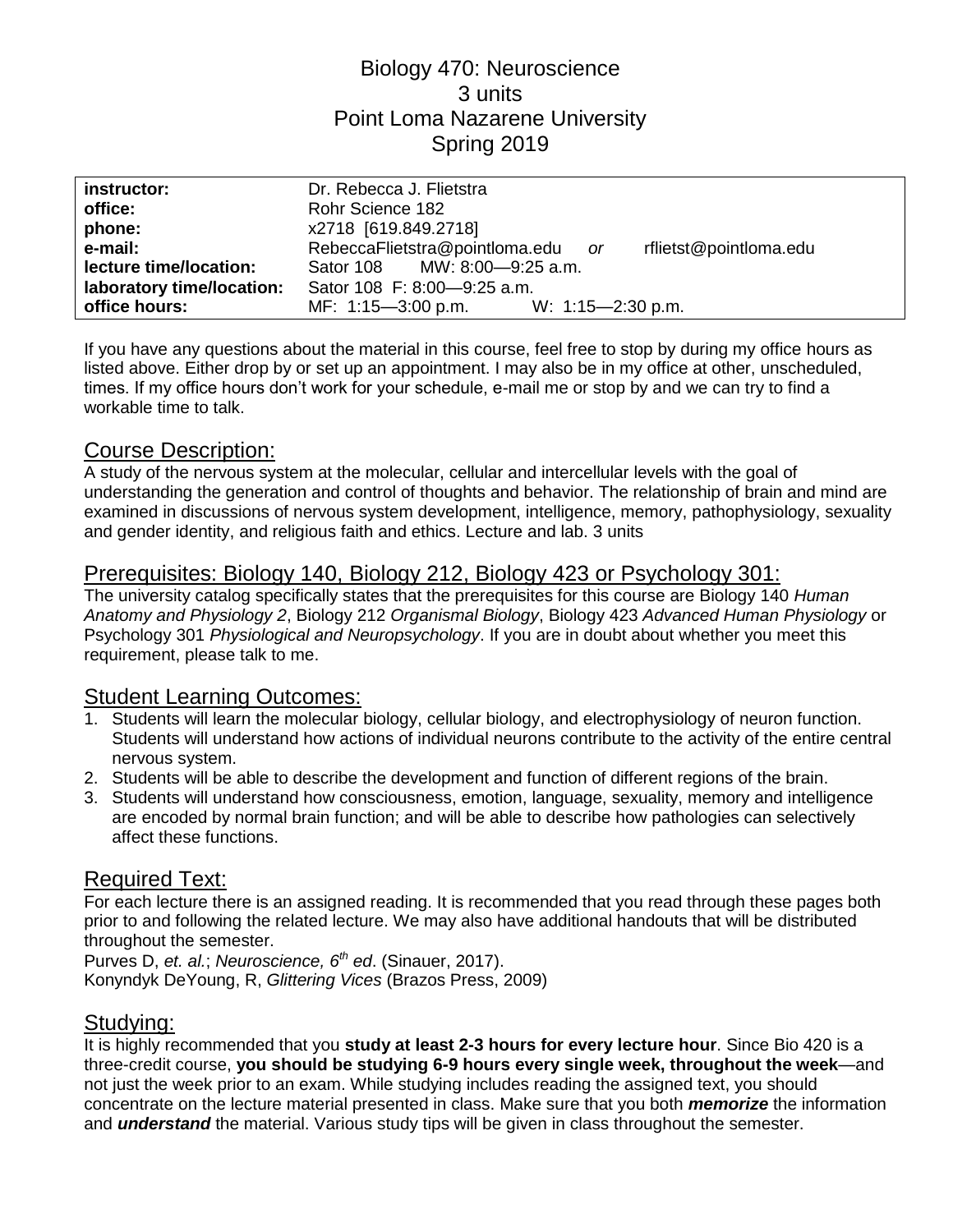Do not use any study materials from students who have previously taken this class. This includes notes, exams, presentations, essays and laboratory write-ups.

## Exams:

Exams will be administered on the dates indicated in the schedule. If an exam needs to be rescheduled due to an illness or a school-related activity, students must notify me **in advance** of the need to reschedule the exam. **The final exam cannot be rescheduled.**

#### Laptop Policy:

On occasion, we will use laptop computers in the lab. In the classroom, however, laptops tend to interfere with your education and can serve as a distraction for your neighbors. Numerous studies (some highlighted here) have confirmed that classroom laptop use can be detrimental to learning. For this reason, I do not allow the use of laptops or other electronic devises in the classroom.

- 1. Laptops and other electronic devises enable more than just note-taking, introducing numerous distractions (web-surfing, homework for other classes, social media, etc.) for you and your neighbors. You may think that you can multitask, but studies show you can't. [http://www.slate.com/articles/health\\_and\\_science/science/2013/05/multitasking\\_while\\_studying\\_divi](http://www.slate.com/articles/health_and_science/science/2013/05/multitasking_while_studying_divided_attention_and_technological_gadgets.html) ded attention and technological gadgets.html
- 2. As already mentioned, using your laptop in class can be less than neighborly. Your classmates' grades can also suffer due to the distracting pull of the laptop. <https://www.sciencedirect.com/science/article/pii/S0360131512002254>
- 3. Writing is a more effective way of learning material than is typing. With typing, each letter is pretty much the same thing for the brain. Writing, however, uses different muscle groups with each word and encourages the brain to integrate material during the writing process. Typing may be easy and fast, but by making the brain passive, it discourages learning. <https://www.npr.org/2016/04/17/474525392/attention-students-put-your-laptops-away>
- 4. Using electronic devises in class also impairs long-term retention, with one study suggesting that cellphone use in class can lower one's grade by half a letter grade. [https://www.insidehighered.com/news/2018/07/27/class-cellphone-and-laptop-use-lowers-exam](https://www.insidehighered.com/news/2018/07/27/class-cellphone-and-laptop-use-lowers-exam-scores-new-study-shows)[scores-new-study-shows](https://www.insidehighered.com/news/2018/07/27/class-cellphone-and-laptop-use-lowers-exam-scores-new-study-shows)

## Class/Laboratory Participation:

It is **not** possible to schedule make-up labs. Come prepared for the laboratory exercise by reading the materials supplied ahead of time. Laboratory exercises will be posted to Canvas (canvas.pointloma.edu) at least two days prior to the lab. If possible, save a tree by printing these handouts as double-sided copies.

- **No food (including gum) or drinks in the laboratory.** This includes when you are in the lab for lecture exams.
- $\hat{\varphi}$  At the end of each laboratory period make sure that your table, and the equipment you've used, has been **cleaned and all materials returned to its appropriate place**. Points will be deducted for messes not cleaned up.

Laboratory assignments will be due as announced in lab.

- **You will not be allowed to hand in a laboratory write-up for a lab you did not attend**. In general, laboratory write-ups will need to be typed.
- $\hat{\varphi}$  Late lab write-ups will not receive full credit.
- $\hat{\varphi}$  Be sure that when you are asked to write up an individual laboratory report that this report reflects your own work, and not someone else's. This means that you can discuss the assignment with your classmates, but that you cannot copy their answers. Students who hand in identical assignments will not be given any credit for that particular assignment.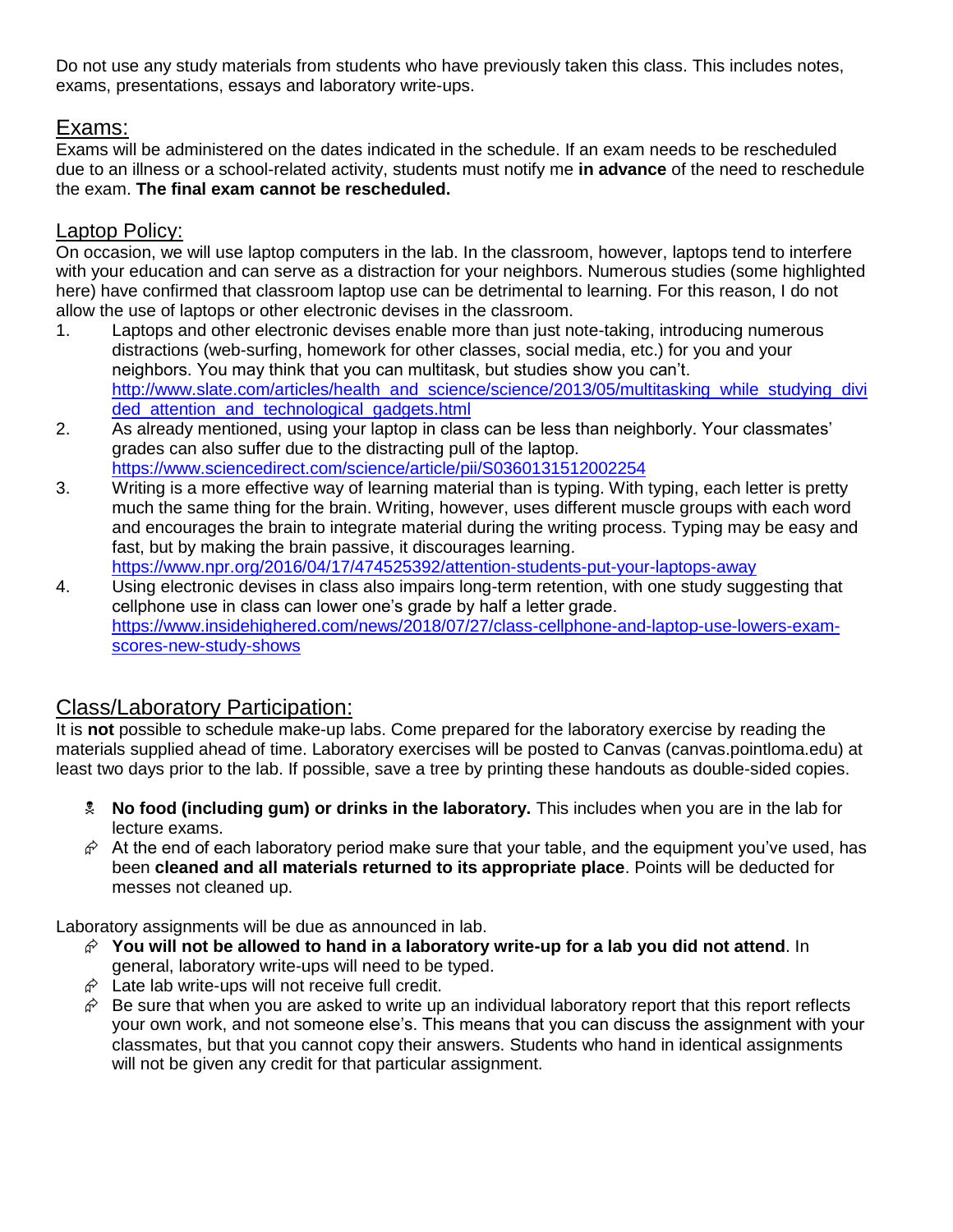## Grades are tentatively based on the following:

### 660 expected points

300 pt—3 non-cumulative exams (100 pt/exam)

100 pt—final cumulative exam

50 pt—laboratory participation

60 pt—primary literature summaries

70 pt—primary literature presentation

80 pt—virtues and vices assignments

Additional points may come from in-class assignments or other homework

#### **Your letter grade will be determined from your cumulative percent score as follows:**

Following each exam I will provide an update on the total points you have earned up until that point. At other times, I expect you can calculate your own grade based on quizzes, exams, and assignments that have been returned. Your final grade will be calculated from your cumulative percent score as follows:

| $A: 93.0 - 100\%$    | $C: 73.0 - 76.99$    |
|----------------------|----------------------|
| A-: 90.0-92.99       | $C-$ : 70.0-72.99    |
| $B + 87.0 - 89.99$   | $D+$ : 67.0 - 69.99  |
| $B: 83.0 - 86.99$    | $D: 63.0 - 66.99$    |
| $B-$ : 80.0-82.99    | $D-$ : 60.0 $-62.99$ |
| $C_{+}$ : 77.0-79.99 | $F: \leq 59.99$      |
|                      |                      |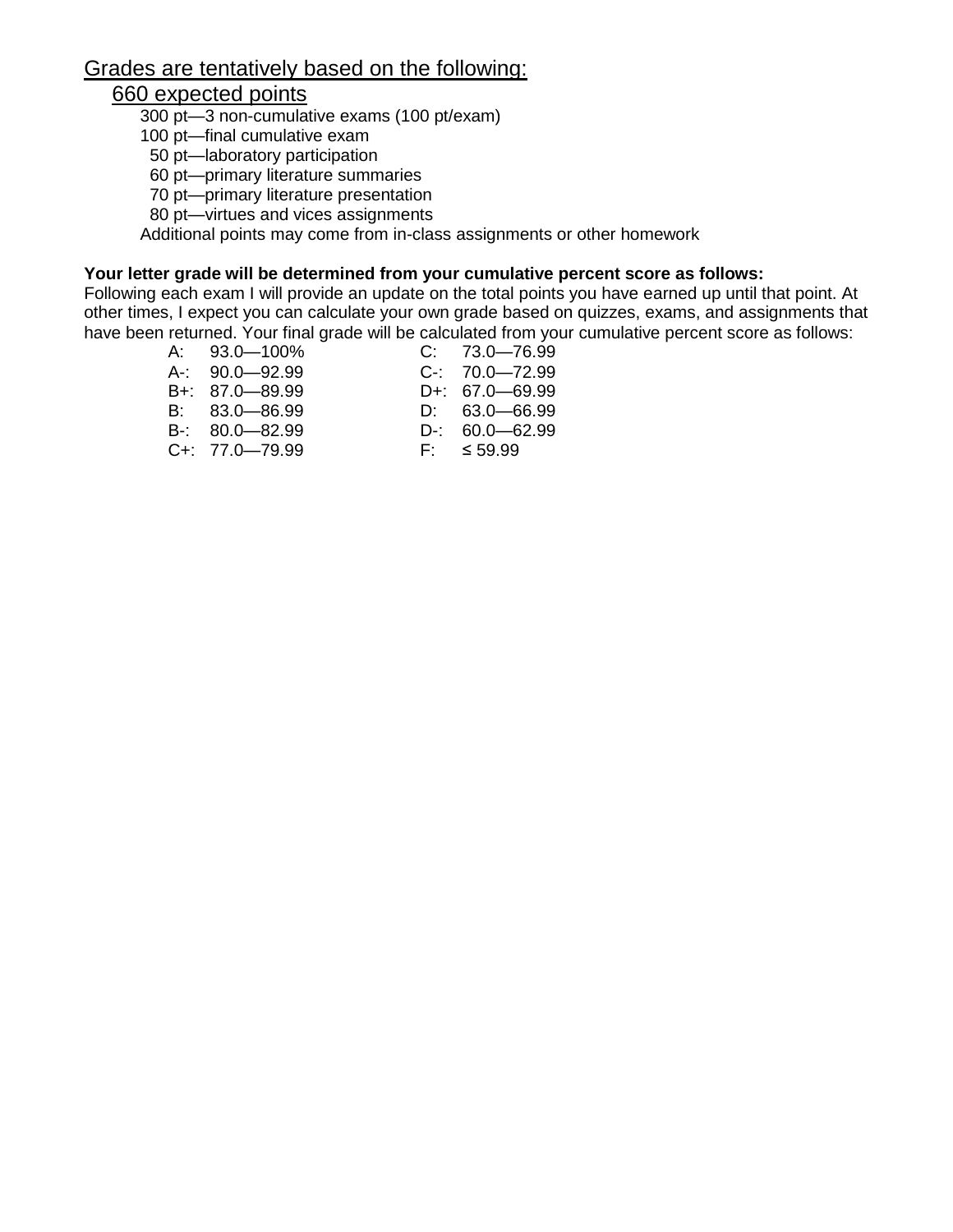## **FINAL EXAMINATION POLICY**

Successful completion of this class requires taking the final examination **on its scheduled day**. The final examination schedule is posted on the Class Schedules site. No requests for early examinations or alternative days will be approved.

## **PLNU COPYRIGHT POLICY**

Point Loma Nazarene University, as a non-profit educational institution, is entitled by law to use materials protected by the US Copyright Act for classroom education. Any use of those materials outside the class may violate the law.

## **PLNU ACADEMIC HONESTY POLICY**

Students should demonstrate academic honesty by doing original work and by giving appropriate credit to the ideas of others. Academic dishonesty is the act of presenting information, ideas, and/or concepts as one's own when in reality they are the results of another person's creativity and effort. A faculty member who believes a situation involving academic dishonesty has been detected may assign a failing grade for that assignment or examination, or, depending on the seriousness of the offense, for the course. Faculty should follow and students may appeal using the procedure in the university Catalog. See [Academic Policies](http://catalog.pointloma.edu/content.php?catoid=18&navoid=1278) for definitions of kinds of academic dishonesty and for further policy information.

## **PLNU ACADEMIC ACCOMMODATIONS POLICY**

If you have a diagnosed disability, please contact PLNU's Disability Resource Center (DRC) within the first two weeks of class to demonstrate need and to register for accommodation by phone at 619-849-2486 or by e-mail at [DRC@pointloma.edu.](mailto:DRC@pointloma.edu) See [Disability Resource Center](http://www.pointloma.edu/experience/offices/administrative-offices/academic-advising-office/disability-resource-center) for additional information.

## **PLNU ATTENDANCE AND PARTICIPATION POLICY**

Regular and punctual attendance at all classes is considered essential to optimum academic achievement. If the student is absent from more than 10 percent of class meetings, the faculty member can file a written report which may result in de-enrollment. If the absences exceed 20 percent, the student may be de-enrolled without notice until the university drop date or, after that date, receive the appropriate grade for their work and participation. See [Academic Policies](http://catalog.pointloma.edu/content.php?catoid=18&navoid=1278) in the Undergraduate Academic Catalog.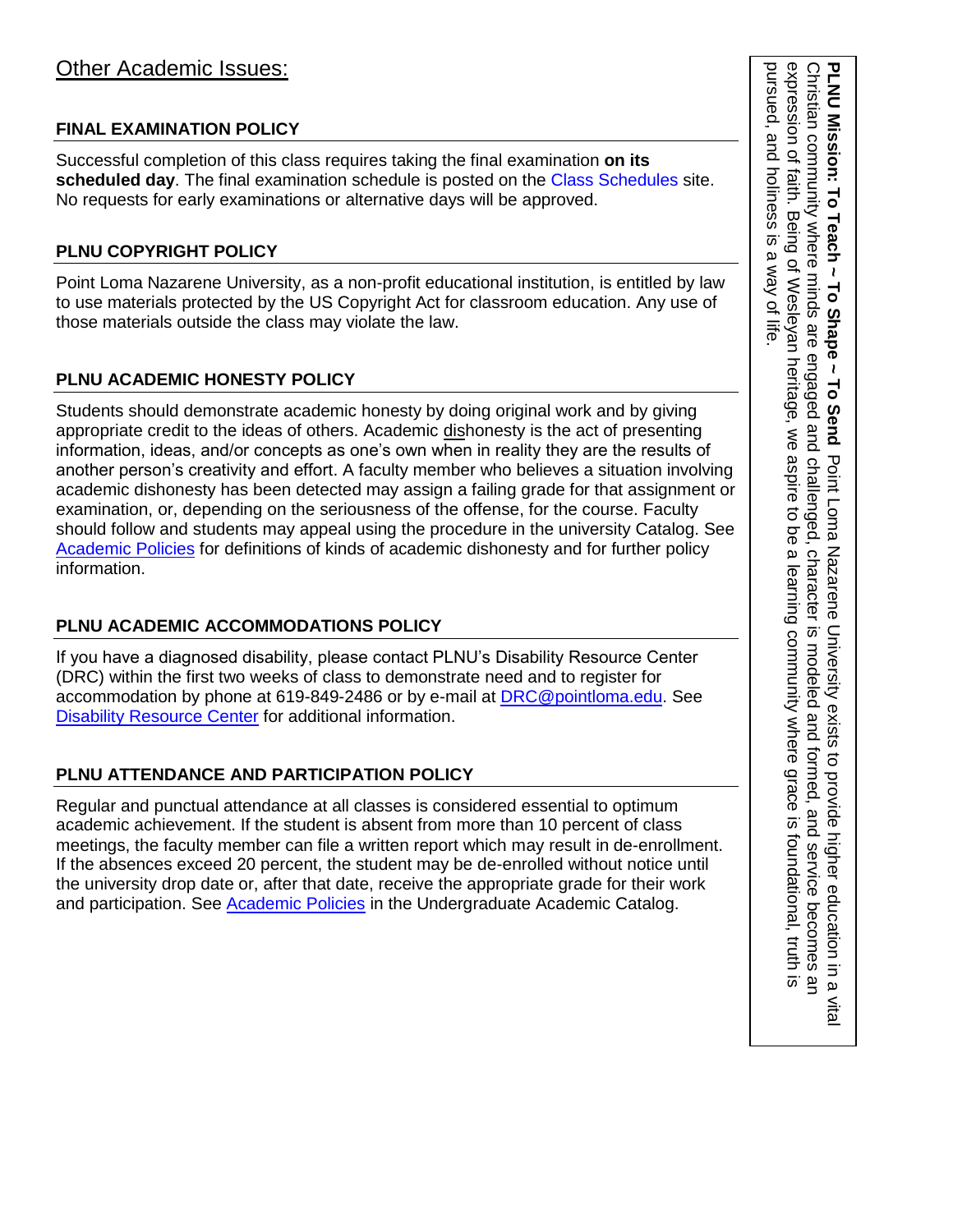# tentative lecture and laboratory schedule:

Handouts for each lecture are posted on Canvas.

| date                | topic                                                | reading             |
|---------------------|------------------------------------------------------|---------------------|
| Jan 8 (Tu)          | Studying the Nervous System                          | Purves, chp. 1      |
| Jan $9(N)$          | Survey of Anatomy                                    | Purves, Appendix    |
|                     | Sheep brain dissection                               |                     |
| Jan 11 (F)          | <b>Virtues and Vices</b>                             | handouts            |
|                     |                                                      |                     |
| Jan 14 (M)          | Electrical signals of nerve cells                    | Purves, chp. 2      |
| Jan 16 (W)          | Voltage-dependent membrane permeability              | Purves, chp. 3      |
| Jan 18 (F)          | Ion channels and transporters                        | Purves, chp. 4      |
|                     |                                                      |                     |
| Jan 21 (M)          | <b>Martin Luther King Day</b>                        |                     |
| Jan 23 (W)          | Synaptic transmission                                | Purves, chp. 5      |
| Jan 25 (F)          | Neurotransmitters and their receptors                | Purves, chp. 6      |
|                     | Molecular signaling within neurons                   | Purves, chp. 7<br>1 |
| Jan 28 (M)          | <b>Synaptic Plasticity</b>                           | Purves, chp. 8      |
| Jan 30 (W)          | Early brain development                              | Purves, chp. 22     |
| Feb $1(F)$          | Presentation 1                                       |                     |
|                     | Virtues & Vices                                      |                     |
|                     |                                                      |                     |
| Feb $4(M)$          | Construction of neural circuits                      | Purves, chp. 23     |
| <b>Feb 6 (W)</b>    | <b>NO CLASS</b>                                      |                     |
| Feb $8(F)$          | Exam 1                                               |                     |
|                     |                                                      |                     |
| Feb 11 (M)          | Modification of neural circuits experience           | Purves, chp. 24     |
| Feb 13 (W)          | Repair and regeneration in the nervous system        | Purves, chp. 25     |
| Feb 15 (F)          | The somatic sensory system: touch and proprioception | Purves, chp. 9      |
|                     |                                                      |                     |
| Feb 18 (M)          | Pain                                                 | Purves, chp. 10     |
|                     | Cow eye dissection                                   |                     |
| Feb 20 (W)          | Vision: the eye                                      | Purves, chp. 11     |
|                     | Quiz: cow eye anatomy                                |                     |
| Feb 22 (F)          | <b>Presentation 2</b>                                |                     |
|                     | <b>Virtues and Vices</b>                             |                     |
|                     |                                                      |                     |
| Feb 25 (M)          | Vision: the eye                                      | Purves, chp. 11     |
| Feb 27 (W)          | Central visual pathways                              | Purves, chp. 12     |
| March $1(F)$        | The auditory system                                  | Purves, chp. 13     |
| March 4-8           | <b>SPRING BREAK</b>                                  |                     |
|                     |                                                      |                     |
| March 11 (M)        | The vestibular system                                | Purves, chp. 14     |
| <b>March 13 (W)</b> | <b>NO CLASS</b>                                      |                     |
| <b>March 15 (F)</b> | Exam 2                                               |                     |
|                     |                                                      |                     |
| March 18 (M)        | The chemical senses                                  | Purves, chp. 15     |
| March 20 (W)        | Lower motor neuron circuits and motor control        | Purves, chp. 16     |
| March 22 $(F)$      | <b>Presentation 3</b>                                |                     |
|                     | <b>Virtues and Vices</b>                             |                     |